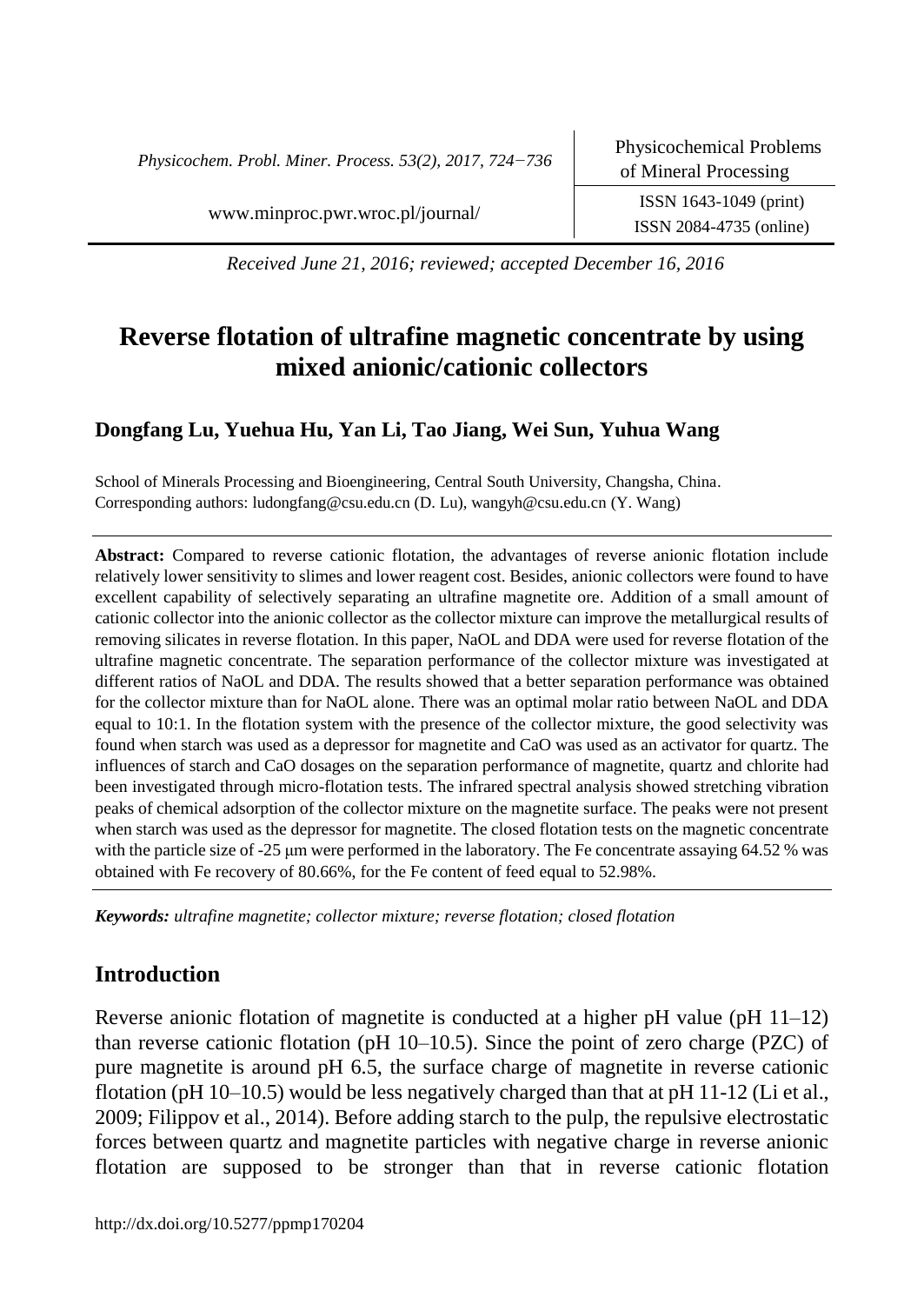(Bhagyalaxmi et al., 2013). Consequently, heterocoagulation of magnetite and quartz particles can be expected to be less significant in reverse anionic flotation. Therefore, it could increase selectivity of starch adsorption, which contributes to higher selectivity of reverse anionic flotation in the presence of ultrafine particles.

After adding lime into the pulp, the surface charge of quartz is reversed from negative to positive, and it accommodates adsorption of fatty acids. Meanwhile, lime causes coagulation of quartz particles. However, in reverse anionic flotation, since starch molecules are chemically adsorbed on magnetite surfaces, coagulation caused by lime cannot interfere with selective adsorption of starch (Neymayer et al., 2013). For ultrafine particles ( $\leq 10 \text{ }\mu\text{m}$ ), the metal loss in reverse cationic flotation is over 92% due to entrainment of hematite ultrafine particles. However, in reverse anionic flotation, metal loss is as low as 42% in the particle size range of 5 to 10 μm, meanwhile, most of the quartz ultrafine particles are rejected (Ma et al., 2011). In recent years, reverse anionic flotation has been successfully applied in the China major iron ore area, Anshan (Shen and Huang, 2005; Zhang et al., 2006). In addition, reverse anionic flotation was conducted without desliming shortening the time of flotation process (Houot, 1983).

The mixtures containing cationic and anionic collectors were suggested to improve the metallurgical results for reverse flotation of silicates, including iron-bearing and [aluminum-](javascript:void(0);)bearing silicates (Hanumantha and Forssberg, 1993; 1997). These mixtures can provide the increased selectivity of flotation compared to each separate reagent, as well as a significant reduction in collector consumption (Hanumantha et al., 1990; Lu et al., 2016). The collector mixture demonstrated three synergetic effects, namely enhanced mineral recovery, improved adsorption behavior of the main collector on the target mineral surface, and enhanced adsorption selectivity (Holland and Rubingh, 1992; Rao and Forssberg, 1997). The important method of increasing collector effectiveness is addition of a small amount of cationic collector into the anionic collector as the collector mixture. In addition, the molar ratio of anionic and cationic collector has an important effect on the separation efficiency of flotation. When the molar ratio of anionic and cationic collectors is more than 5:1, iron-bearing and [aluminum-](javascript:void(0);)bearing silicates will be more efficiently removed than that by using the collector alone (Filippov et al., 2010).

Magnetic separation is an important method of recovering magnetite from magnetite ores. However, most of ferrous quartzite and disseminated fine-grained magnetite cannot be rejected as tailings in a magnetic separation process, and it will reduce the content of concentrate from magnetic separation. Since a silica content in the iron concentrate is the limit factor for a steelmaking process in the metallized pellets and electric-arc smelting, hence, removing silicates and increasing the Fe content are important issues. However, it is difficult to reject most of the different silicates, such as quartz and other Fe-bearing minerals at the same time, which is due to their different floatability. In this paper, Fe-bearing minerals and fine quartz were concentrated in the magnetic product, and they resulted in the decrease of the Fe content in the concentrate. For upgrading the magnetic concentrate with the particle size of -25 μm, the mixed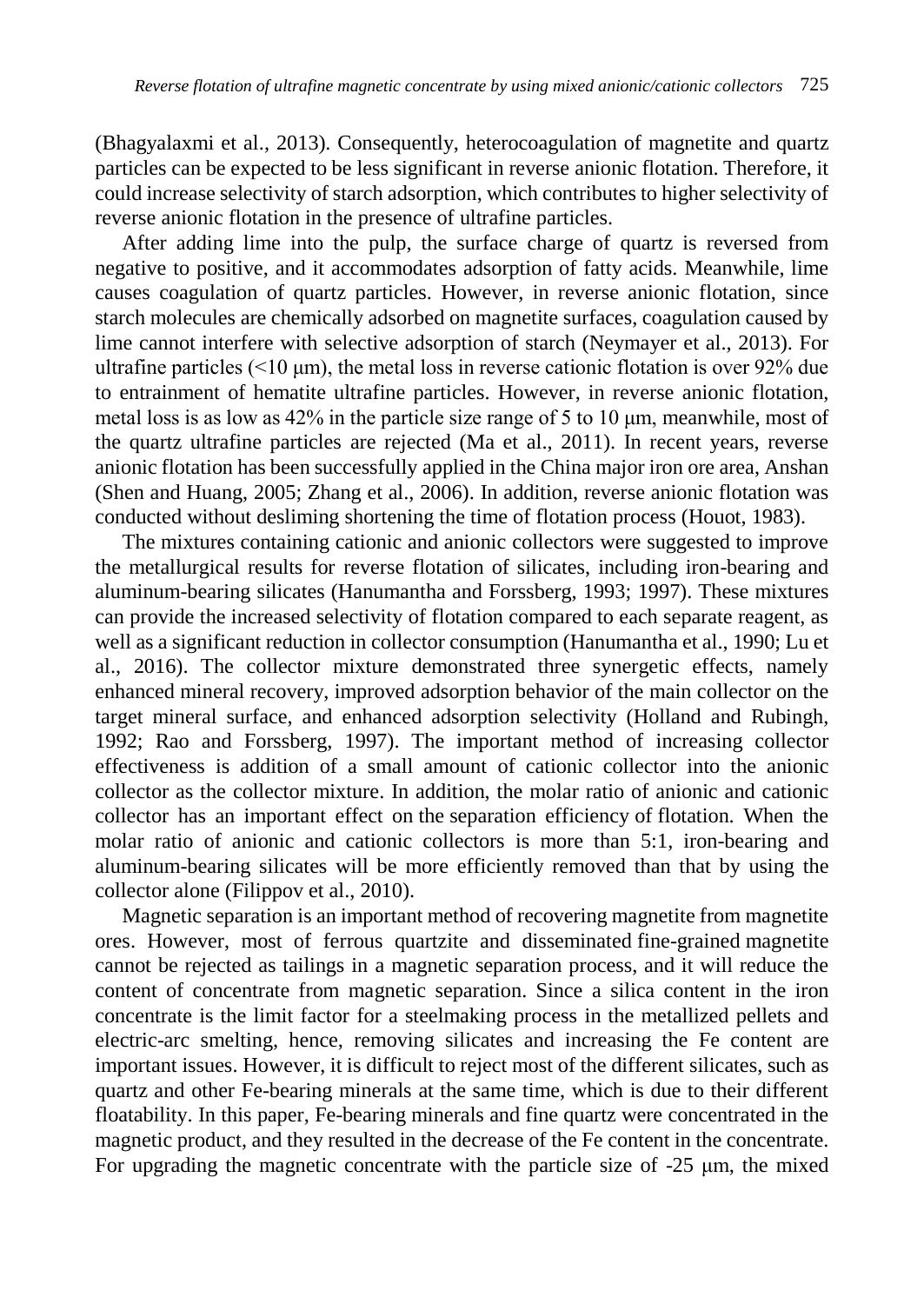anionic/cationic collectors were used for improving the selectivity of the separation performance as well as rejecting quartz and Fe-bearing mineral (chlorite) simultaneously by micro-flotation and batch flotation tests. The mechanisms underlying the mineral-reagent interaction were further investigated by an infrared spectral analysis. The results provide a reference for effective recovery of ultrafine magnetite.

## **Materials and methods**

#### **Pure minerals and reagents**

Pure magnetite, chlorite and quartz were sourced from Anshan, Huaheng, and Haicheng city in China, respectively. Magnetite, chlorite, and quartz were 98, 99, and 94% pure based on the results of chemical analysis, respectively. According to the results of chemical analysis, the content of Fe was 71.27 % in pure magnetite. X-ray diffraction of magnetite, chlorite, and quartz are shown in Fig. 1. The -25 μm fraction was used in the flotation tests.



Fig. 1. X-ray diffraction of magnetite, chlorite, and quartz

The cationic surfactant dodecylamine and anionic surfactant NaOL with 99% purity were obtained from Sinopharm Chemical Reagent Co., Ltd. The dodecyl amine-hydrochloride (DDA) solution was prepared by mixing equimolar mixtures of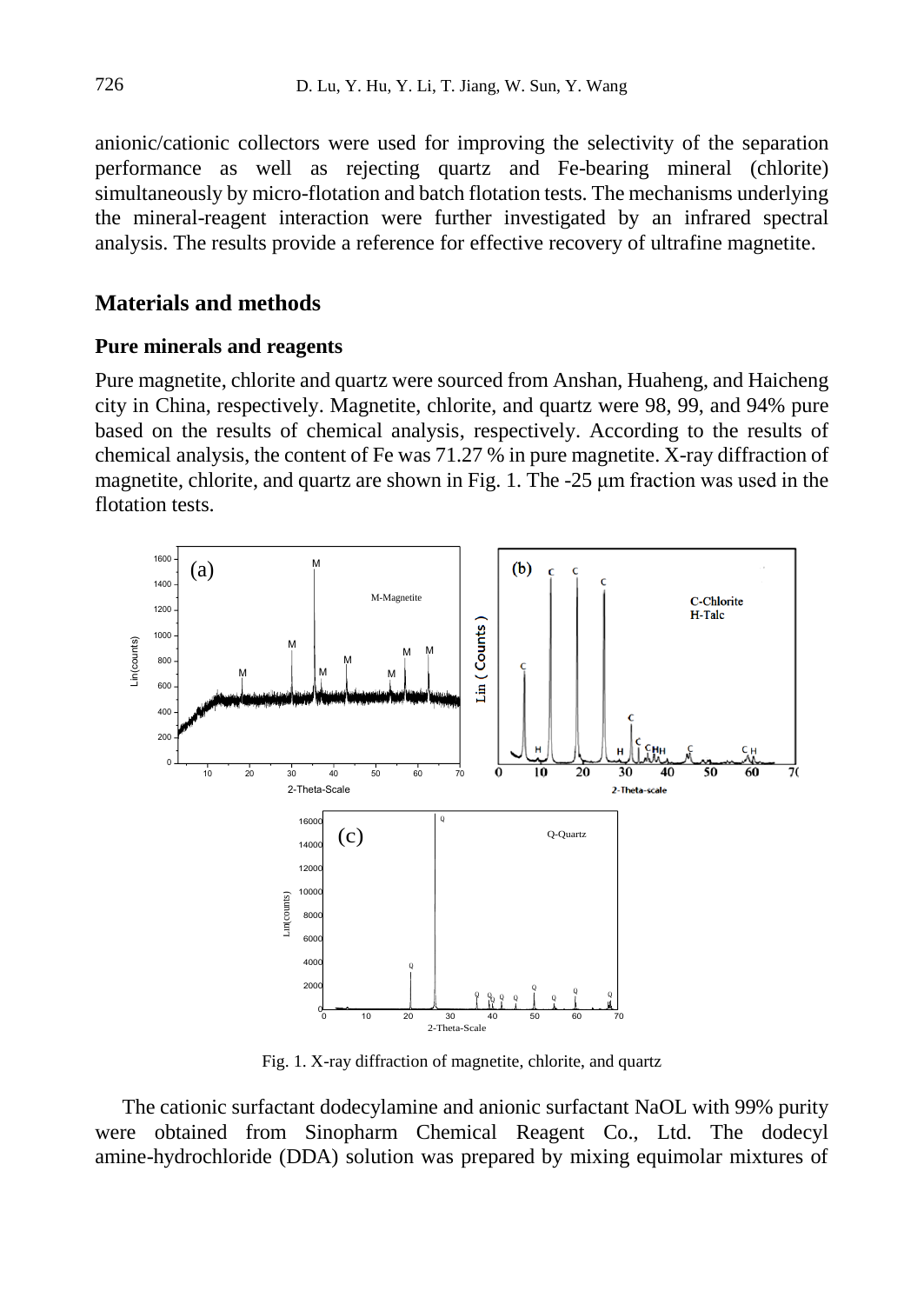dodecylamineand hydrochloric acid (HCl). NaOL and DDA collectors were freshly prepared for 1% solution to avoid precipitation. HCl and NaOH were used for pH adjustment. Non-modified corn starch from Guangdong province was used as the depressor. The amylopectin and amylose contents in corn starch were 75 and 25%, respectively. For each series of experiments, a fresh 1% solution of alkaline starch was prepared, with NaOH content at 25%. CaO with 99% purity from Tianjing city was used as the [activator.](javascript:void(0);) Deionized water with a resistivity of more than  $18 \text{ M}\Omega$  cm was used for all experiments.

## **Flotation experiment**

Micro-flotation tests were carried out in an XFG flotation machine with a 40 cm<sup>3</sup> plexiglass cell, at an impeller speed of 1800 rpm. The mineral suspension was prepared by adding 3.0 g of minerals into the distilled water with the volume of 40 cm<sup>3</sup>. pH of the mineral suspension was firstly adjusted after adding either NaOH or HCl. Once the desired reagent was added, the suspension was agitated for 3 min, and the pH was measured before flotation. Prior the collector addition, the starch was firstly added as the depressor for magnetite, and CaO was added as the activator for quartz. Flotation lasted for 4 min before the products were collected. Then, the flotation products were dried and weighed. The recovery was calculated based on the weight of the dry product obtained.

## **Infrared spectral analysis**

For IR spectral studies, the diffuse reflectance infrared Fourier transform technique was selected for a solid sample. Prior to the test, an exact portion  $(3.0 \text{ g})$  of pure minerals with particle size of -2  $\mu$ m was put into beaker with 40 cm<sup>3</sup> pH regulator solution, stirred for 5 min with magnetic stirrer, and added reagents to stir for 60 min in turn. The concentration of starch, CaO and YOA used in the FTIR study were 40, 20 and 100 mg/dm<sup>3</sup>, respectively. The fully interacted sample was filtered and washed three times with the corresponding pH solution. The solid obtained was dried in a vacuum desiccator. The mineral samples were not mixed with KBr because independent measurements reported by Chernyshova et al. (2000) revealed that KBr dissolution lowered the sensitivity of the DRIFT spectra with respect to the adsorbed layers. Fourier transform infrared spectra were recorded with a Nicolet TM 740 FTIR spectrometer (Thermo Scientific, Waltham, MA, USA) at  $25^{\circ}$  in the range of 4000-500 cm<sup>-1</sup>. The spectra of the untreated mineral samples (blank) were obtained by using the same procedure, and they were used for the mineral sample interacting with reagents.

The transmission technique was used for obtaining the spectra of starch samples after its gelatinisation with NaOH and YOA (molar ratio of NaOL and DDA  $=10:1$ ). The starch solution with 1% concentration and YOA solution with 1% concentration were dried at 60 °C for 12 h. The typical spectrum was an average of 64 scans measured at a 2  $cm^{-1}$  resolution.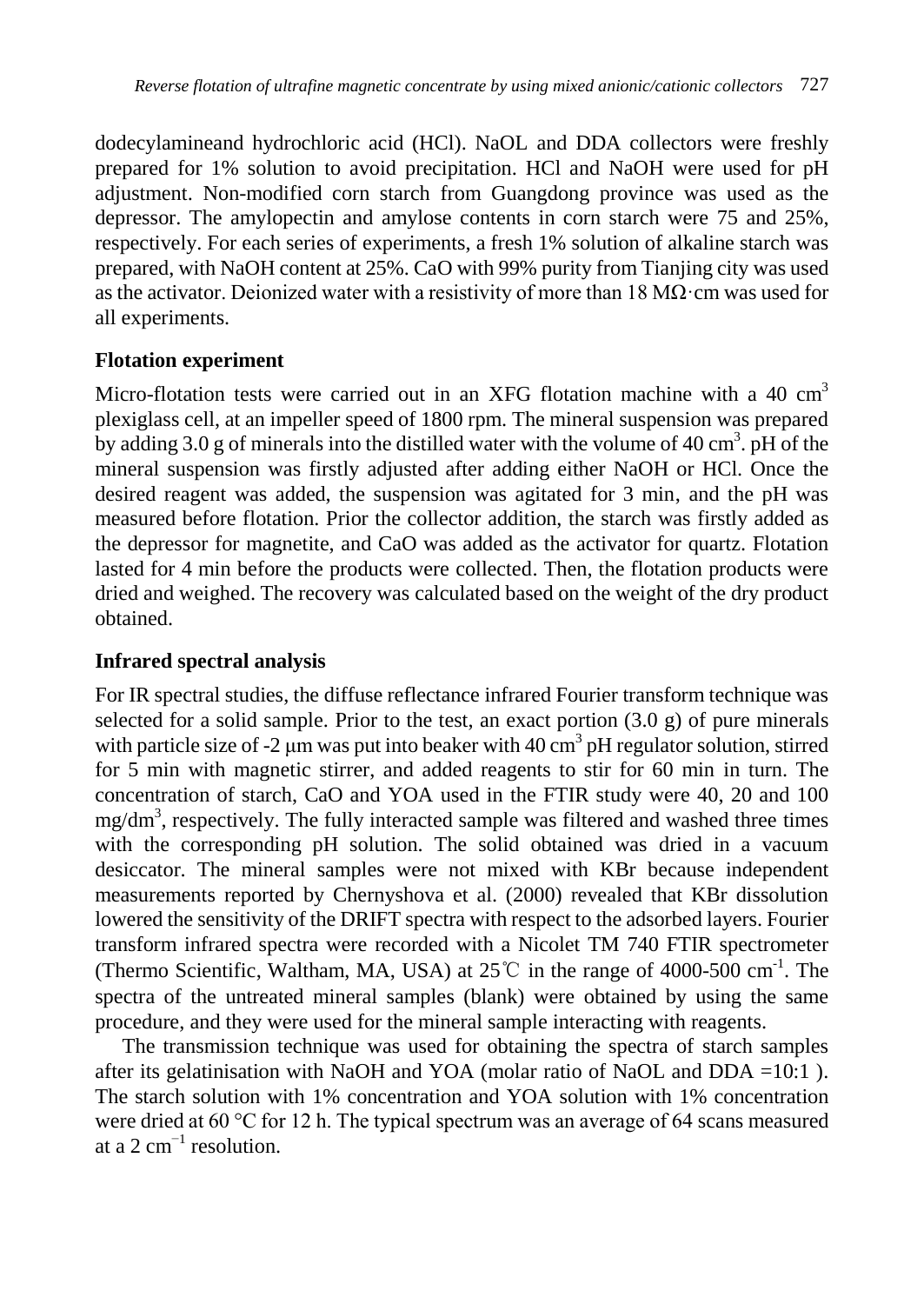## **Results and discussion**

#### **Microflotation**

The molar ratio of the collector mixture (anionic/cationic collector) was found to be an important factor in mineral flotation (Mingione, 1984; Critchley and Riaz, 1991; Valdiviezo and Oliveira, 1993; Bradshaw, 1997; Deng et al., 2010). The flotation behavior of magnetic, chlorite and quartz using the collector mixture of NaOL and DDA at different molar ratio was investigated. As shown in Fig. 2, the recovery of magnetic and quartz decreased gradually with the increase of molar ratio of NaOL and DDA. However, the recovery of chlorite had a less decrease than that of magnetic and quartz. There was a marked selectivity of flotation between magnetite and chlorite with the mixed collectors NaOL/DDA. The chlorite recovery was up to 60.1% at a molar ratio of 10:1 at pH 12, while the magnetite recovery was only 40.8%. Compared with the results from using NaOL alone as the collector (Fig. 2). The marked differences in the recovery of magnetite and chlorite implied that the optimal separation performance was achieved when molar ratio of NaOL and DDA was 10:1 in the anionic/cationic mixed collectors.



Fig. 2. Effect of molar ratio of NaOL/DDA on flotation behavior of magnetic, chlorite and quartz

Firstly, using YOA (molar ratio of NaOL and DDA =10:1 ) as the collector at pH of 12 without any depressor and [activator,](javascript:void(0);) the effect of YOA dosage on the flotation performance of magnetite, chlorite and quartz was evaluated by the micro-flotation test. As shown in Fig. 3, the recovery of magnetite, chlorite and quartz was low with the lack of the collector, and increased with increasing the YOA dosage in the high-alkali system. At the YOA dosage of 100 mg/dm<sup>3</sup>, the recovery of chlorite, magnetite and quartz increased to 71.30, 42.10 and 7.65%, respectively. For further addition of mixed collector the recovery of three minerals would decrease slightly. Obviously, the YOA had a better collecting capacity on chlorite than that on quartz. Separating chlorite from magnetite is difficult due to their same active Fe sites which both can interact with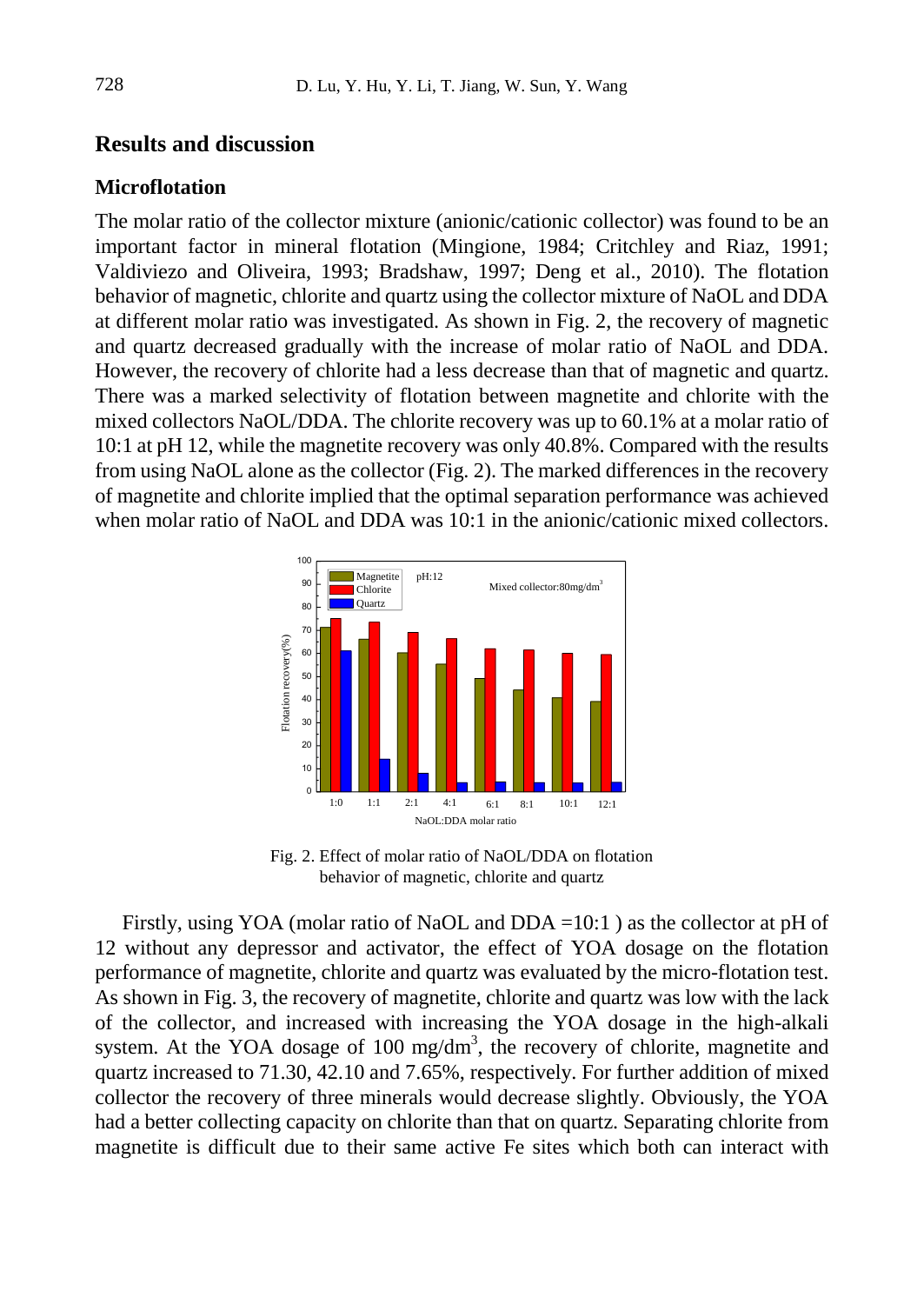anionic collectors. The results indicate that it is necessary to depress magnetite and activate quartz for achieving good separation in this reverse flotation system.



Fig. 3. Effect of YOA dosage on flotation behavior of magnetite, chlorite and quartz

When the dosage of YOA was  $100 \text{ mg/dm}^3$  at pH of 12, the effects of starch dosage on flotation behavior of magnetite, chlorite and quartz was evaluated. As shown in Fig. 4, the recovery of magnetite was high in the absence of starch. The recovery of magnetite decreased with the increase of starch dosage. Increasing the starch dosage from 0 to 20 mg/dm $^3$  caused that the recovery of magnetite decreased from 42.10 to 7.56 %, and the recovery of chlorite and quartz changed only slightly. For further addition of starch, the recovery of quartz will increase slightly. Therefore, under condition of using starch as the depressor, chlorite can be separated from magnetite by using YOA as the collector. In YOA flotation system, although the same active Fe sites exist on the surface of magnetite and chlorite, there has good selectivity, and chlorite flotation will not be depressed when starch is used as the depressor for magnetite. The results imply that it is necessary to activate quartz for achieving the good magnetite product.



Fig. 4. Effect of starch dosage on flotation behavior of magnetite, chlorite and quartz using YOA as the collector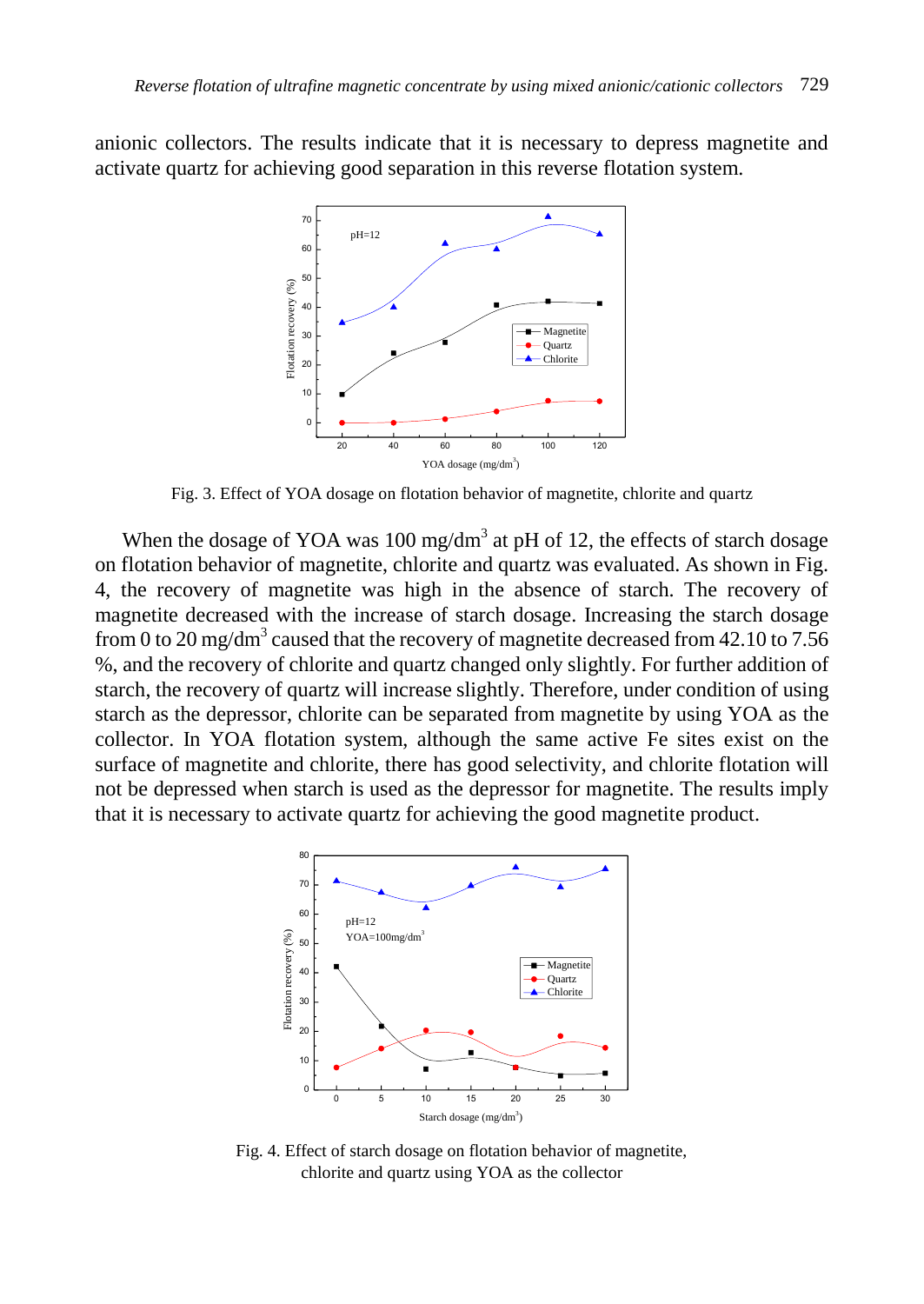When the dosage of YOA was  $100 \text{ mg/dm}^3$  at pH of 12, the effect of CaO dosage on flotation behavior of magnetite, chlorite and quartz was evaluated without starch. As shown in Fig. 5, the recovery of quartz was low in the absence of CaO. Floatability of chlorite was better than that of magnetite and quartz without addition of CaO. The recovery of quartz and magnetite increased with the increase of CaO dosage. With increasing the CaO dosage from 0 to 20 mg/dm<sup>3</sup>, the recovery of quartz increased from 7.65 to 84.25%(11-fold), and that of magnetite increased from 42.10 to 89.90% (2-fold). However, the recovery of chlorite changed slightly with the increase of CaO dosage. Obviously, the CaO dosage had a stronger effect on magnetite and quartz than chlorite flotation. The results imply that it is necessary to activate quartz and depress magnetite for achieving a good separation efficiency.



Fig. 5. Effect of CaO dosage on flotation behavior of magnetite, chlorite and quartz using YOA as the collector



Fig. 6. Effect of starch dosage on flotation behavior of magnetite, chlorite and quartz using YOA as the collector, and CaO as the activator

When the dosage of YOA was 100 mg/dm<sup>3</sup> and CaO was 20 mg/dm<sup>3</sup> at pH of 12, the effect of starch dosage on the flotation behavior of magnetite, chlorite and quartz was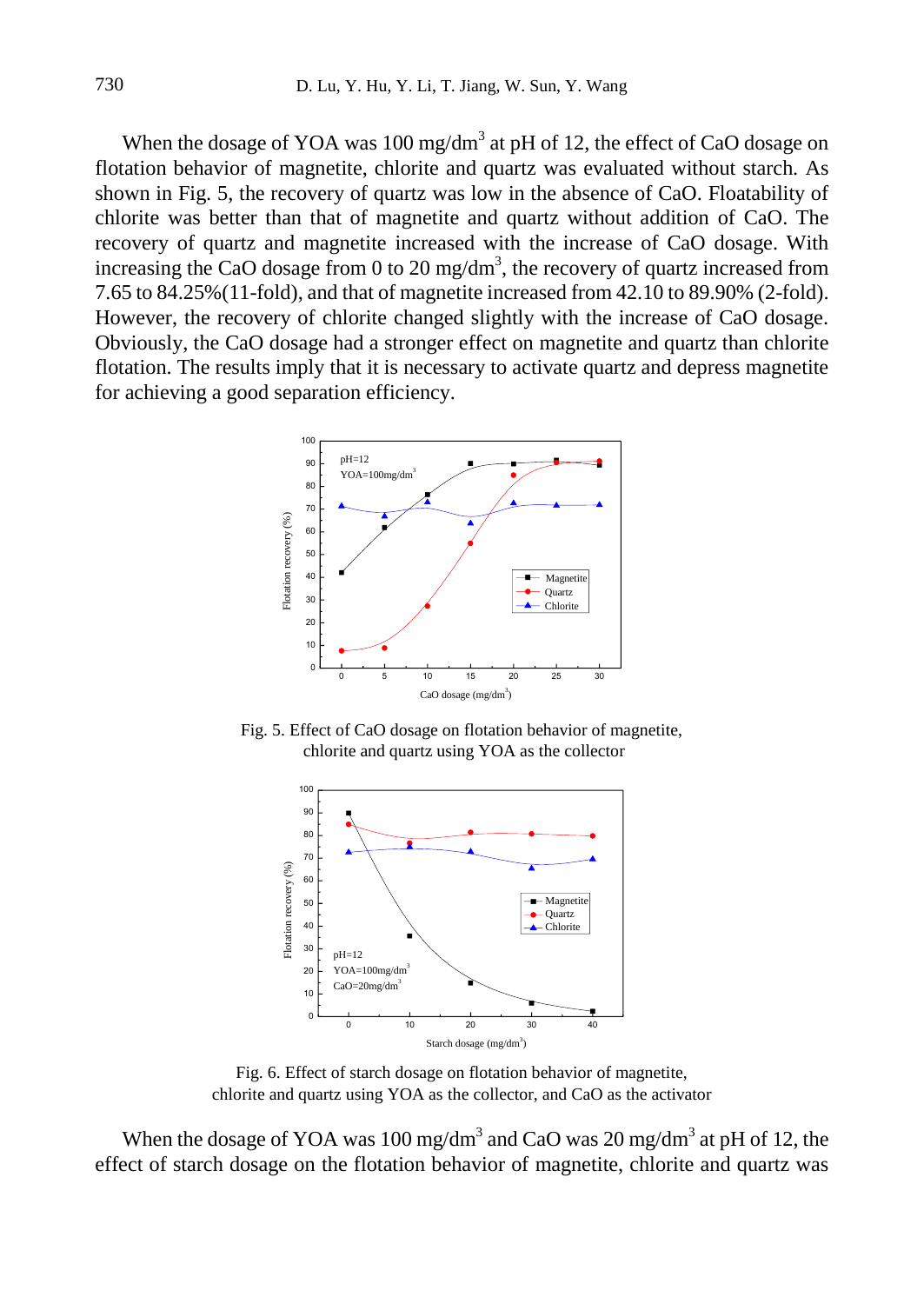evaluated. As shown in Fig. 6, the recovery of activated quartz by CaO slightly changed after using starch as the depressor, while, the recovery of activated magnetite decreased greatly with increase of starch dosage. At the starch dosage of 40 mg/dm<sup>3</sup>, the recovery of magnetite decreased to 2.30 %, and the recovery of quartz and chlorite changed slightly and was equal to 79.85 and 69.55%, respectively. Magnetite can be separated efficiently from quartz and chlorite in this reverse flotation system.

## **Infrared spectral analysis**

As shown in Fig. 7, 726.0  $cm^{-1}$  is rocking vibration absorption peak of  $-CH_2$ , 2926.5  $\text{cm}^{-1}$  and 2853.3cm<sup>-1</sup> are symmetric and asymmetric stretching vibration absorption peaks of C-H in -CH<sub>2</sub>. 3008.7 cm<sup>-1</sup> is symmetric stretching vibration absorption peak of -CH, 1462.2 cm<sup>-1</sup> is asymmetric bending vibration absorption peak of  $-CH_3$ , and 1709.7 cm<sup>-1</sup> is stretching vibration absorption peak of -C=O (Sun et al., 2014; Sun et al., 2015). Asymmetric and symmetric stretching vibration peaks of  $-CH_2$  in 2792.4 cm<sup>-1</sup> and 2892.3 cm<sup>-1</sup> were found in the IR spectrum of magnetite after adsorption of YOA. Analysis results of IR spectrum showed that YOA may absorb on the magnetite surface in the form of chemical adsorption. Compared spectrums of YOA, stretching vibration peaks had shifted in the IR spectrum of magnetite. It indicates on the effect of hydrogen bonding.



Fig. 7. IR spectra in the absence and presence of YOA ( $pH = 12$ )

The collector YOA was added after magnetite interaction with starch and the infrared spectral patterns of magnetite are showed in Fig. 8. The IR spectrum of magnetite shown in Fig. 8 was consistent with the standard spectrum of magnetite. The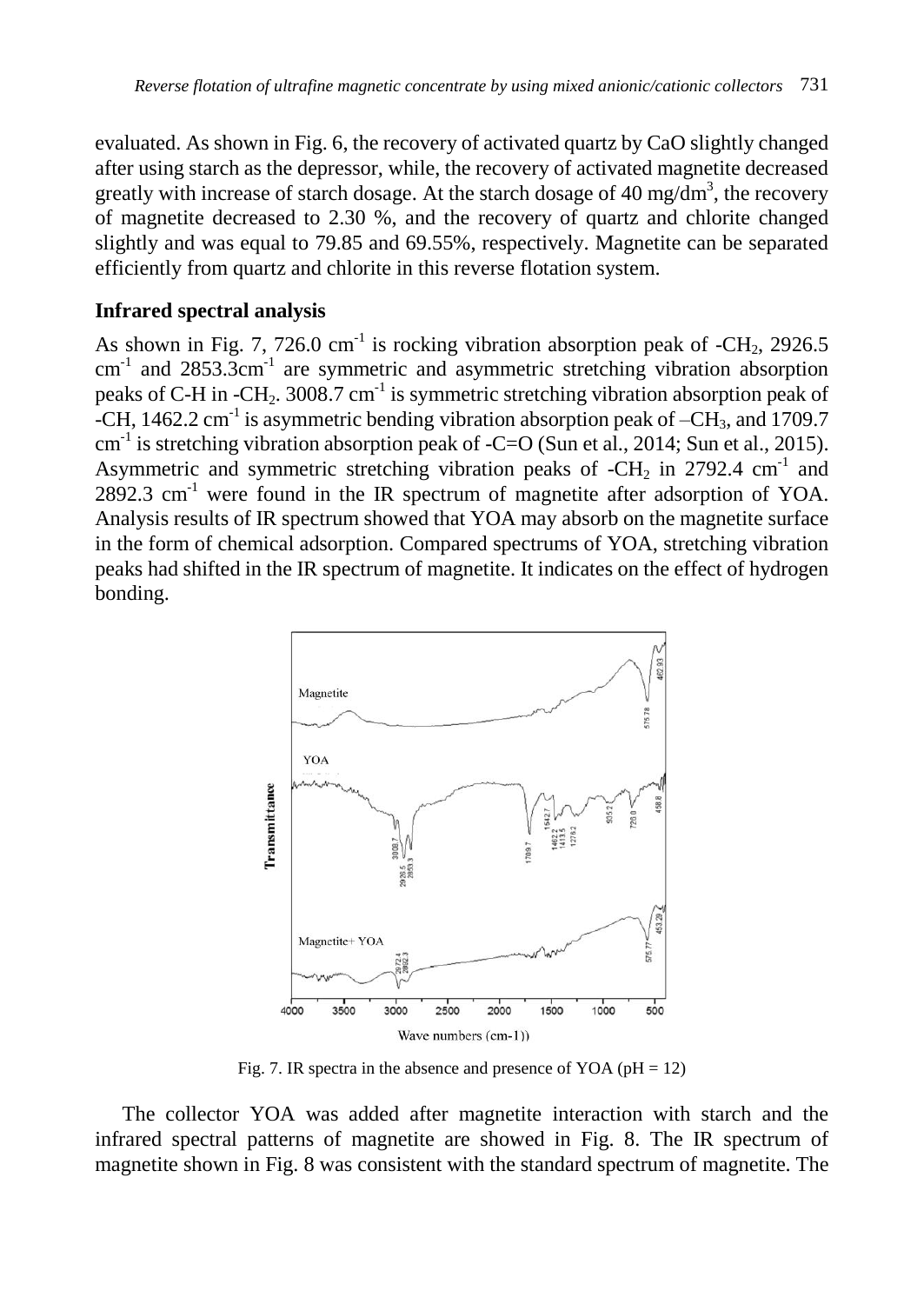characteristic peaks of  $-CH_2$  at 2972.4 cm<sup>-1</sup> and 2892.3 cm<sup>-1</sup> disappeared. This phenomenon suggested that the interaction between YOA and magnetite was significantly affected by starch in the high-alkali environment. Adsorption of starch prevented chemical adsorption of YOA on magnetite. The results of the infrared spectral analysis were consistent with the data of the flotation tests (Filippov et al., 2010).



Fig. 8. IR spectra in the absence and presence of starch and YOA ( $pH = 12$ )

#### **Flotation flowsheet of magnetite concentrate**

The materials containing magnetite in flotation were produced by magnetic separation, and they were obtained from Xinjiang, China. X-ray diffraction of this materials is shown in Fig. 9. The main minerals are magnetite, quartz, chlorite and stilpnomelane in this magnetic concentrate. Ultrafine particles with the size smaller than  $25 \mu m$  constitute about 95 % in this materials.

Based on the optimized flotation conditions and open circuit tests, the bench-scale locked cycle tests were carried out on this materials containing 52.98 % Fe. The detailed flotation flowsheet and corresponding flotation conditions are listed in Fig. 10. Results of the locked cycle tests are shown in Table 1. The results indicated that the mixed collectors YOA (NaOL/DDA at molar ratio of 10:1) had good selectivity for removing the gangues from the magnetic concentrate with the particle size of 95% passing 25 μm size. The Fe concentrate assaying 64.52 % was produced with Fe recovery of 80.66%.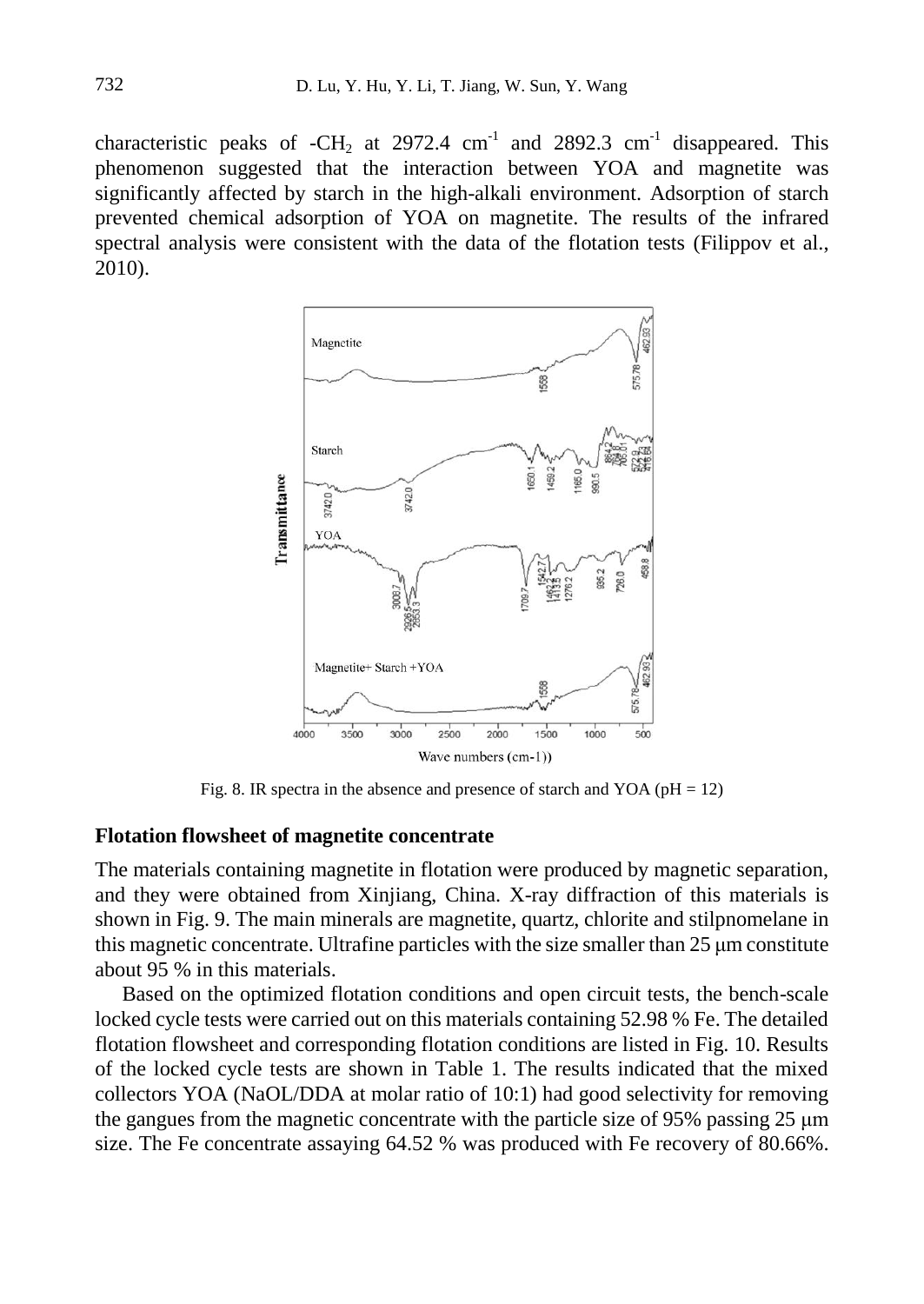The collector YOA had an excellent selectivity to reverse flotation of fine magnetite, and showed a great potential for industrial application.



Fig. 9. X-ray diffraction of magnetite concentrate



Fig. 10. Closed circuit flotation flowsheet of magnetic concentrate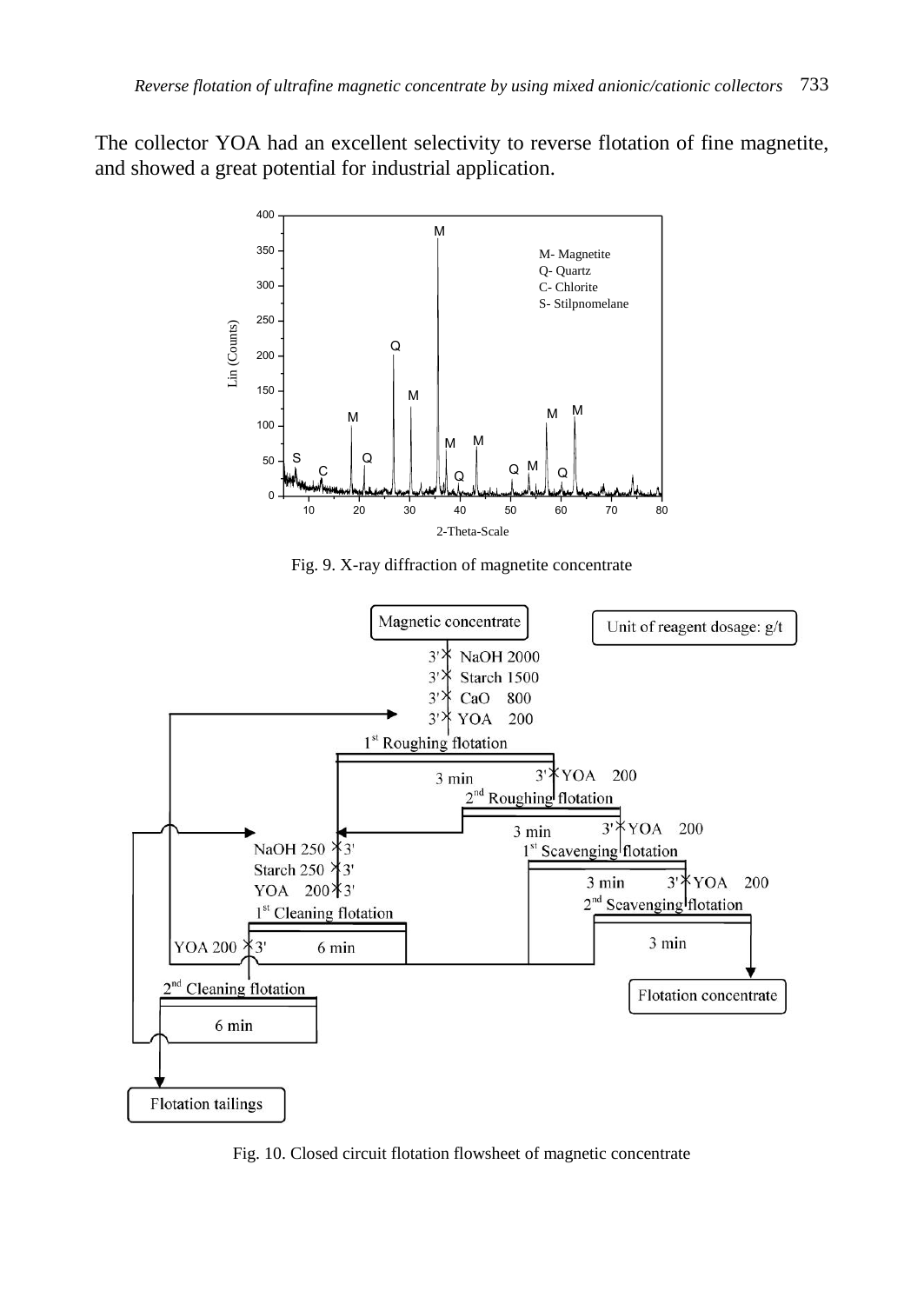| Products             | Yield/wt% | Fe            |                 |
|----------------------|-----------|---------------|-----------------|
|                      |           | (96)<br>Grade | $Recovery(\% )$ |
| Concentrate          | 66.23     | 64.52         | 80.66           |
| <b>Tailings</b>      | 33.77     | 30.34         | 19.34           |
| Magnetic concentrate | 100.00    | 52.98         | 100.00          |

Table 1. Results of the closed flotation tests performed on magnetic concentrate

X-ray diffractions of flotation concentrate and tailings are shown in Fig. 11. It was obvious that most of quartz and Fe-bearing mineral (chlorite) were rejected from the magnetic concentrate simultaneously. The results of X-ray diffraction on the final products were consistent with the results from the flotation tests. Micrographs of flotation concentrate and tailings are shown in Fig. 12. As shown in Fig. 12(a), Fe grade of magnetic concentrate increased due to the decrease of the gangues, such as quartz and chlorite. Loss of Fe in tailings was present as the ultrafine particles smaller than 3 μm and particles associated with quartz.



Fig.11. X-ray diffraction of flotation concentrate (a) and tailing (b)



Mt – Magnetite; Q – Quartz Fig.12. Micrographs of flotation concentrate (a) and tailing (b)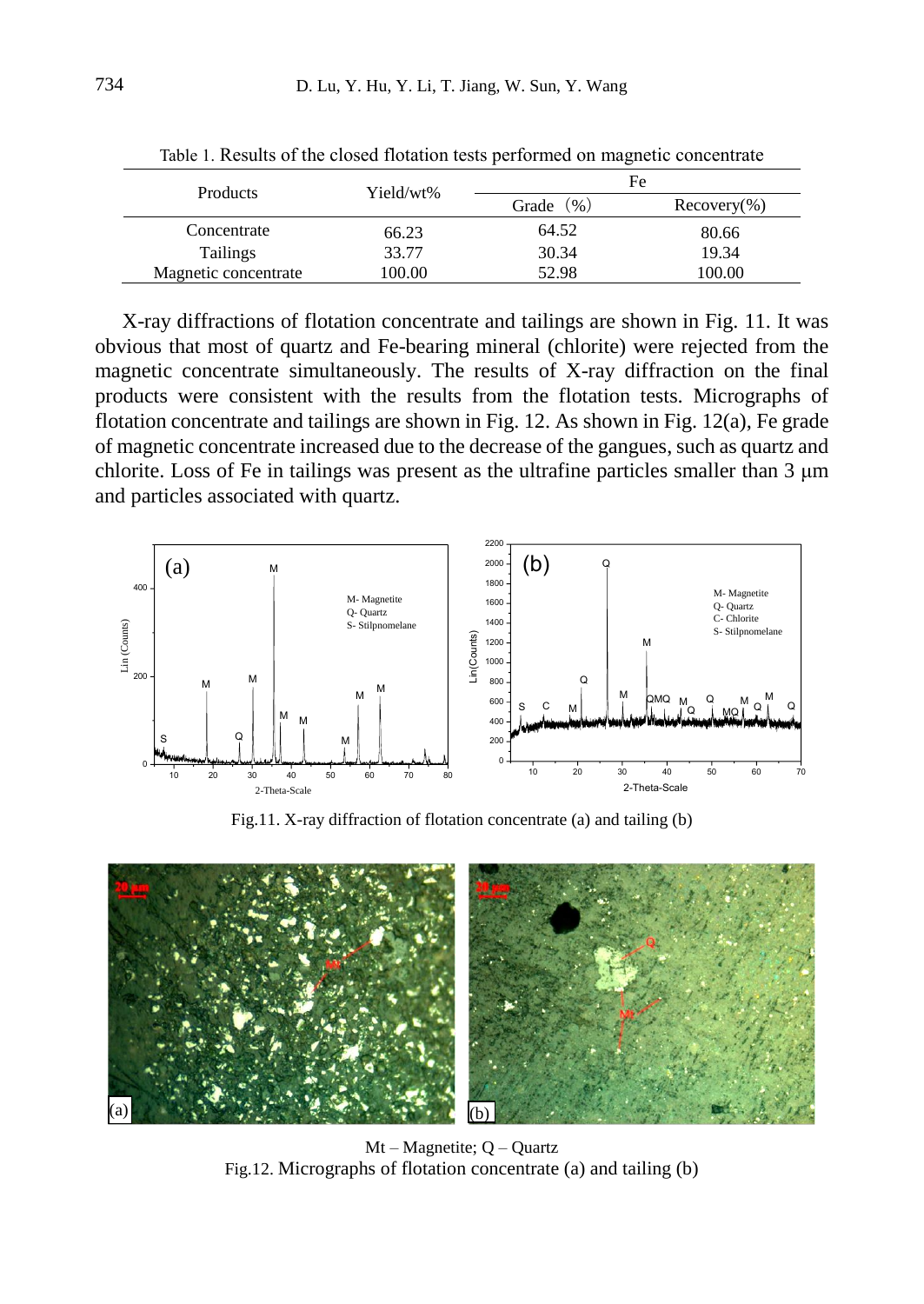## **Conclusions**

In this study, reverse flotation of the ultrafine magnetic concentrate was studied with a collector mixture of NaOL and DDA. It can be noted that, when anionic and cationic collectors were mixed for reverse flotation, most of quartz and Fe-bearing mineral (chlorite) were rejected from the magnetic concentrate simultaneously, meanwhile, ultrafine magnetite was depressed by starch. Although particles size was less than 25 μm, a good separation efficiency was obtained. In addition, there was an optimal molar ratio between anionic and cationic collectors.

The infrared spectral analysis suggested that mixed collector can absorb on the surface of magnetite, however, the stretching vibration peaks disappeared after interaction with starch. It indicates that the gangues can be removed from magnetite by using the collector mixture in reverse flotation.

The closed flotation tests on the magnetic concentrate with particle size of -25 μm were performed in the laboratory scale. The Fe concentrate assaying 64.52 % was produced with the Fe recovery of 80.66% from a feed containing 52.98 % Fe. Loss of Fe in tailings was present as the ultrafine particles smaller than 3 μm and the particles associated with quartz. The collector mixture YOA exhibited great potential for industrial application in ultrafine magnetite flotation.

#### **Acknowledgements**

This research work was financially supported by the Postdoctoral Science Foundation of Central South University (Grant No. 502042031), Postdoctoral Sustentation Fund of China (Grant No. 2015M572271), Special grade of the financial support from the China Postdoctoral Science Foundation (2016T90763), National Natural Science Funds of China (Grant No. 51504291; No. 51674290), Hunan Province Science and Technology Plan (Grant No. 2015SF20792), Natural Science Foundation of Hunan Province (Grant No. 2016JJ3150), Innovation Driven Plan of Central South University (No. 2015CX005) and Co-Innovation Center for Clean and Efficient Utilization of Strategic Metal Mineral Resources.

#### **References**

- BHAGYALAXMI K., HRUSHIKESH S., SWAGAT S.R., DAS B., 2103, *Investigations on different starches as depressants for iron ore flotation*. Miner. Eng., 49, 1-6.
- BRADSHAW D.J., 1997, *Synergistic effects between thiol collectors used in the flotation of pyrite*, Ph.D. (Chem. Eng.) Thesis, University of Cape Town.
- CHERNYSHOVA I.V., HANUMANTHA RAO K., VIDYADHAR A., 2000, *Mechanism of adsorption of long-chain alkylamines on silicates*, Langmuir, 16, 8071-8084.
- CRITCHLEY J.K., RIAZ M., 1991, *Study of synergism between xanthate and dithiocarbamate collectors in flotation of heazlewoodite*, Trans. Inst. Min. Metall., 100, C55-C57.
- Deng T., Yu S., Lotter N.O., Di Feo A., 2010, *Laboratory testwork of mixed xanthates for the Raglan ore*, In: Proceedings of Canadian Mineral Processors, Ottawa, January 2010, 16, 253-268.
- FILIPPOV L.O., FILIPPOVA I.V., SEVEROV V.V., 2010, *The use of collectors mixture in the reverse cationic flotation of magnetite ore: The role of Fe-bearing silicates*, Miner. Eng., 23, 91-98.
- FILIPPOV L.O., SEVEROVA V.V., FILIPPOVA I.V., 2014, *An overview of the beneficiation of iron ores via reverse cationic flotation,* Int. J. Miner. Process., 127, 62-69.